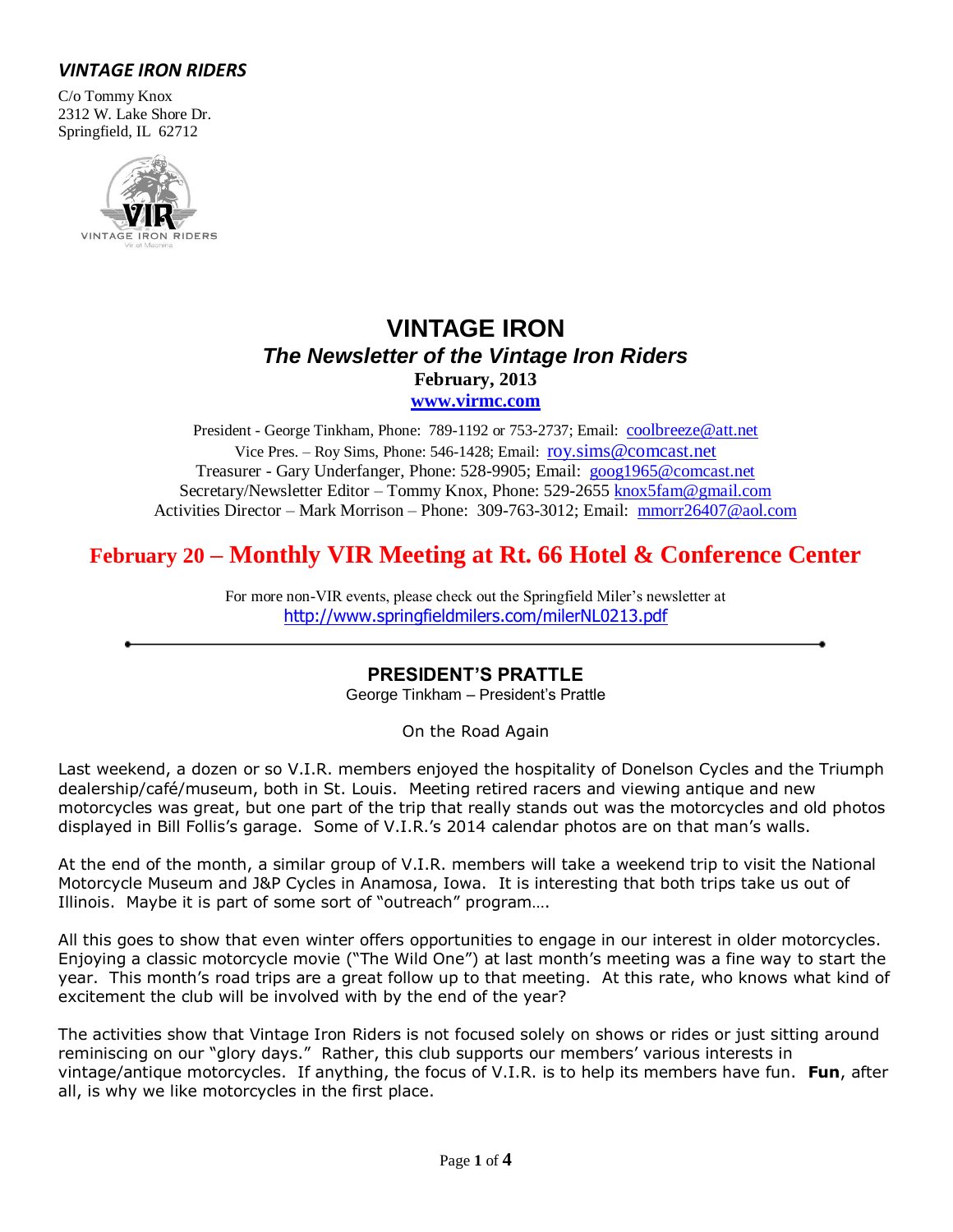#### **Activities**

February 15-17 Progressive International Motorcycle Show, Indianapolis, IN February 17 A.B.A.T.E. Swap Meet/Bike Show, Springfield, IL, PCCC, 10:00 – 3:00 February 22-24 Indian Motorcycle Expo, Indianapolis, IN February 23-24 Motorcycle Museum Visit, Anamosa, IA

## **Winter Road Trip**

The club was able to reserve a block of rooms at the AmericInn of Anamosa for our overnight trip to the National Motorcycle Museum. We will be leaving Springfield on Saturday, February 23 at 8:30 am for a leisurely ride, cooler included, in a 14-passenger van piloted by our very own, Joe Pitchford. The van was generously donated so all we have to do is come up with the gas money. We are scheduled for a private tour of giant distributor JP Cycles, including their retail store – "new helmet, anyone?" Saturday night will be spent in dining and enjoying the facilities including the wine & beer bar of our motel. Sunday morning we will pile into the van for the one mile ride to the museum departing for Springfield around 2:00 pm. This should be a nice getaway. Look for the report in next month's newsletter.

#### **Dues for 2013**

As a reminder, dues for 2013 will be collected at the January meeting, or you may mail them to Gary Underfanger, 3985 North 8<sup>th</sup> Street Road, Springfield, IL 62707.

### **Club Involvement**

Our club is growing, which is good! To our newer members, Welcome! Please feel free to get involved at our regular meetings and events. If you have ideas for a club activity or function or if you are interested and willing to serve on the Executive Board, don't be afraid to volunteer. 2013 marks the 10<sup>th</sup> year of the existence of the Vintage Iron Riders and it is because members are involved. We say "well done" to those who have been around from the very beginning. Let's carry on in an attitude of camaraderie and involvement.

### **Capital City Motorsports**

Congratulations to member Cuyler Coleman who has successfully renovated, restocked and reopened his new motorcycle shop on South Sixth Street across from County Market. Stop in and see the nice work that Cuyler and his brother Sean did. Also check out the motorcycles that represent our club that are on display. And if you would like to display a motorcycle, speak to Cuyler at a meeting or at the shop.

John Wittington shares this information with the club. There is a Progressive International Motorcycle Show in Indianapolis 2-15-13 thru 2-17-13. It will be held at the Indianapolis Convention Center, downtown. Website is: [www.motorcycleshows.com.](http://www.motorcycleshows.com/) Also in Indianapolis at the State Fairgrounds is their annual Indian Motorcycle Expo in conjunction with the Indianapolis Boat, Sport and Travel Show. The dates are 2-22-13 thru 2-24-13. Website is: [www.in.gov/statefair/fairgrounds.](http://www.in.gov/statefair/fairgrounds)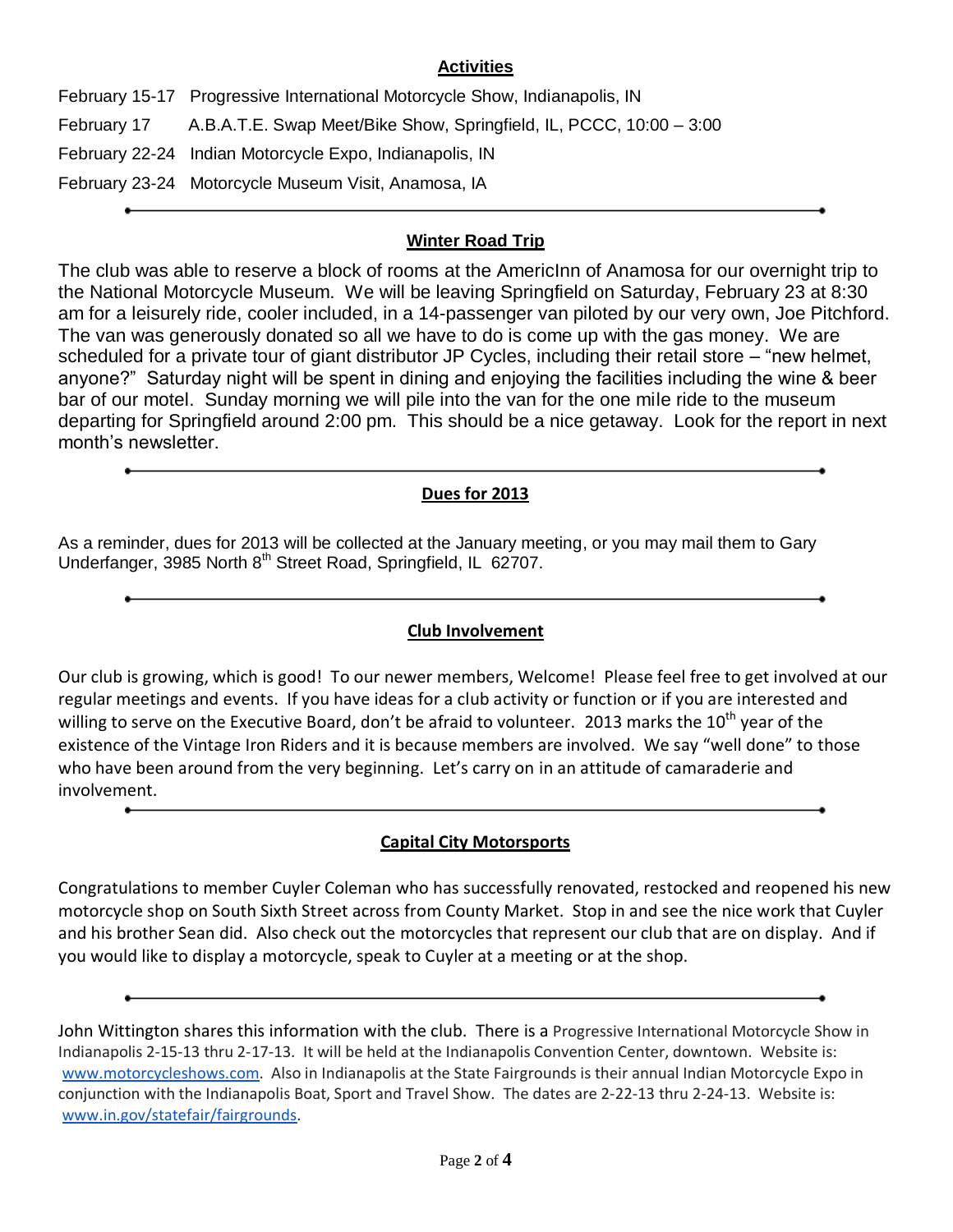#### Minutes of Meeting **Vintage Iron Riders Rt. 66 Hotel & Conference Center January 16, 2013**

Social time from 7:00-7:05 pm, pledge taken and meeting called to order at 7:06.

**Treasurer's Report:** There was \$2,148 in the JWMF and \$1,353.04 in the general fund, which gives a balance of \$3,105.04. Notification was given by Goog of the audit for 2013 to be implemented at the February Executive Board meeting.

A reminder was given for dues for 2013. Carol Woodward brought a substantial supply of old motorcycle magazines for distribution for club members.

**Anamosa National Motorcycle Museum Road Trip:** 14 people committed to go on February 23-24. Morrison is unable to attend so Knox will follow up on arrangements already made.

**Donelson's Appreciation Day:** Notification was given for a day trip to St. Louis for February 9. No further discussion was made as the need to begin the movie was pressing.

Goog informed membership that only a few calendars for 2013 were still available. Visitors: Leroy Solomon sponsored Robert Ramsey for membership.

Meeting was adjourned at 7:16. The 50/50 of \$32 was won by John Anderson. Mark Morrison donated a tee-shirt that was raffled off and won by Howie Thornley. The movie The Wild Ones" was shown and popcorn provided by Goog and Tammy. Respectfully Submitted,

Tommy Knox, Secretary

#### **March 2013**

|              |                 |                 |                                     |                 | $\mathbf{1}$            | $\overline{\mathbf{2}}$ |
|--------------|-----------------|-----------------|-------------------------------------|-----------------|-------------------------|-------------------------|
| $\mathbf{3}$ | $\overline{4}$  | $\overline{5}$  | 6<br><b>Board Mtg.5:30</b><br>pm    | $\overline{7}$  | $\overline{\mathbf{8}}$ | 9                       |
| 10           | $\overline{11}$ | $\overline{12}$ | 13                                  | 14              | $\overline{15}$         | $\overline{16}$         |
| 17           | <b>18</b>       | 19              | 20<br>VIR Monthly<br>Meeting 7:00pm | $\overline{21}$ | 22                      | 23                      |
| 24           | $\overline{25}$ | $\overline{26}$ | $\overline{27}$                     | $\overline{28}$ | $\overline{29}$         | 30                      |